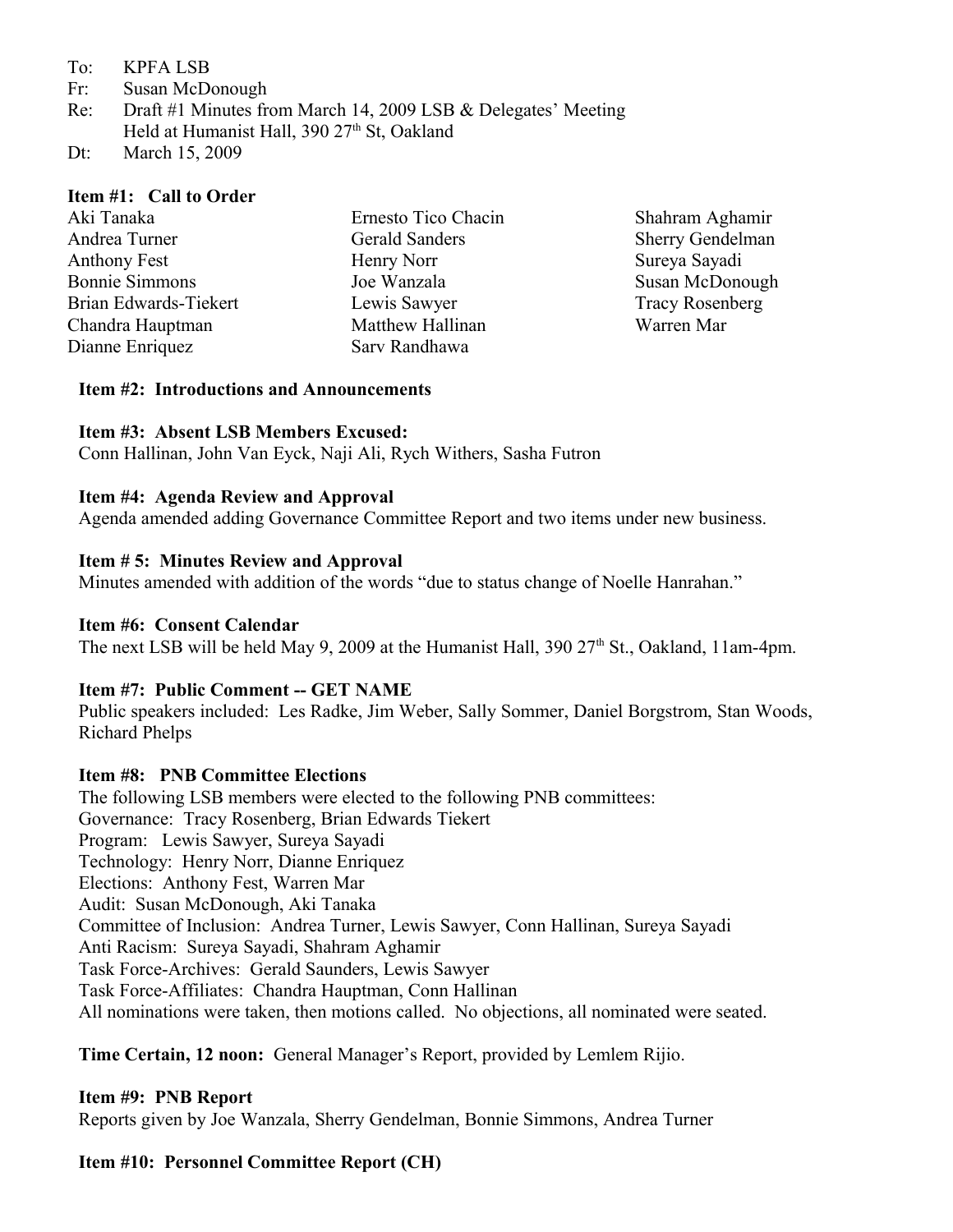Chandra Hauptman gave a report from the Personnel Committee

# **Item #10.1: Governance Committee**

Motion made and seconded to table item 10.1 Governance Comte until later. No objections.

**Item #11: Treasurer's Report** provided by Brian Edwards Tiekert

# **Item #10.1 Governance Committee** (TR & BET)

Motion made that the LSB review these surveys and place on the May 9 LSB meeting agenda as a 30 minute discussion. Seconded. Vote: Yes-9, No7. Motion carries

## **Item #12: Discussion of Flier**

Motion made  $&$  seconded to postpone this discussion until the May  $9<sup>th</sup>$  LSB mtg. Vote: 9-yes, No-7. Motion carries

## **Item #13: Low Power FM (CoH)**

**Original Motion:** Motion: Low Power FM (ConnH) made and seconded:

Resolution on Low Power FM Service

Whereas, the passage of the Telecommunications Act of 1996 led to increased ownership consolidation of the commercial radio industry;

And Whereas in January 2000 the FCC responded to the overwhelming public pressure to democratize the radio airwaves by creating the Low-power FM (LPFM) service. The service was designed to allow community groups to launch non-commercial, 100-watt radio stations in order to increase diversity of programming on the airwaves;

And Whereas, in December 2000, Congress, under intense pressure form corporate broadcasters, passed the Radio Broadcasting Prevention Act, which severely curtailed the new LPFM service,

And Whereas, engineers at the MITRE Corporation found that LPFM stations cause no significant interference to existing stations, and restoring the service to its original form would mean that thousands more community groups across the country – including our cities – would have access to the airwaves, And Whereas, Over 800 LPFM stations were allowed to proceed which were unaffected by the criteria set by the congressional action,

And Whereas, there is widespread concern at the corporation consolidation of media and its ability to serve the needs of local communities, inform debate on public policy and ensure citizen access the radio airwaves,

And Whereas, the availability of local, democratically controlled media outlets is essential to promoting citizen participation in public affairs, ensuring rapid responses to natural disasters, overcoming historic inequalities in access to the means of communication and a strengthening of a vibrant democracy, Therefore, let it be resolved that the KPFA-FM Local Station Board urges Congress and the FCC to restore the LPFM service to its original mandate, and to do all within their power to ensure license applications are processed quickly, and that the citizens are given the opportunity to access the public airwaves.

BET amended Motion …"to expand the LPFM services and to do all within their power…" No objections. HN made motion to amend further to read "and let it be resolved that Congress & Senate shall be asked to support and co sponsor." No objections.

# **Item #14: Transparency on the LSB (BET)**

Motion made and seconded:

Resolved that:

Part one: The Local Station Board hereby enacts the following standard of conduct for its own members: Listener-elected LSB members may not apply to KPFA/Pacifica for on-air programs, employment, or other personal compensation while sitting on the LSB. Doing so is grounds for sanctions by the LSB.